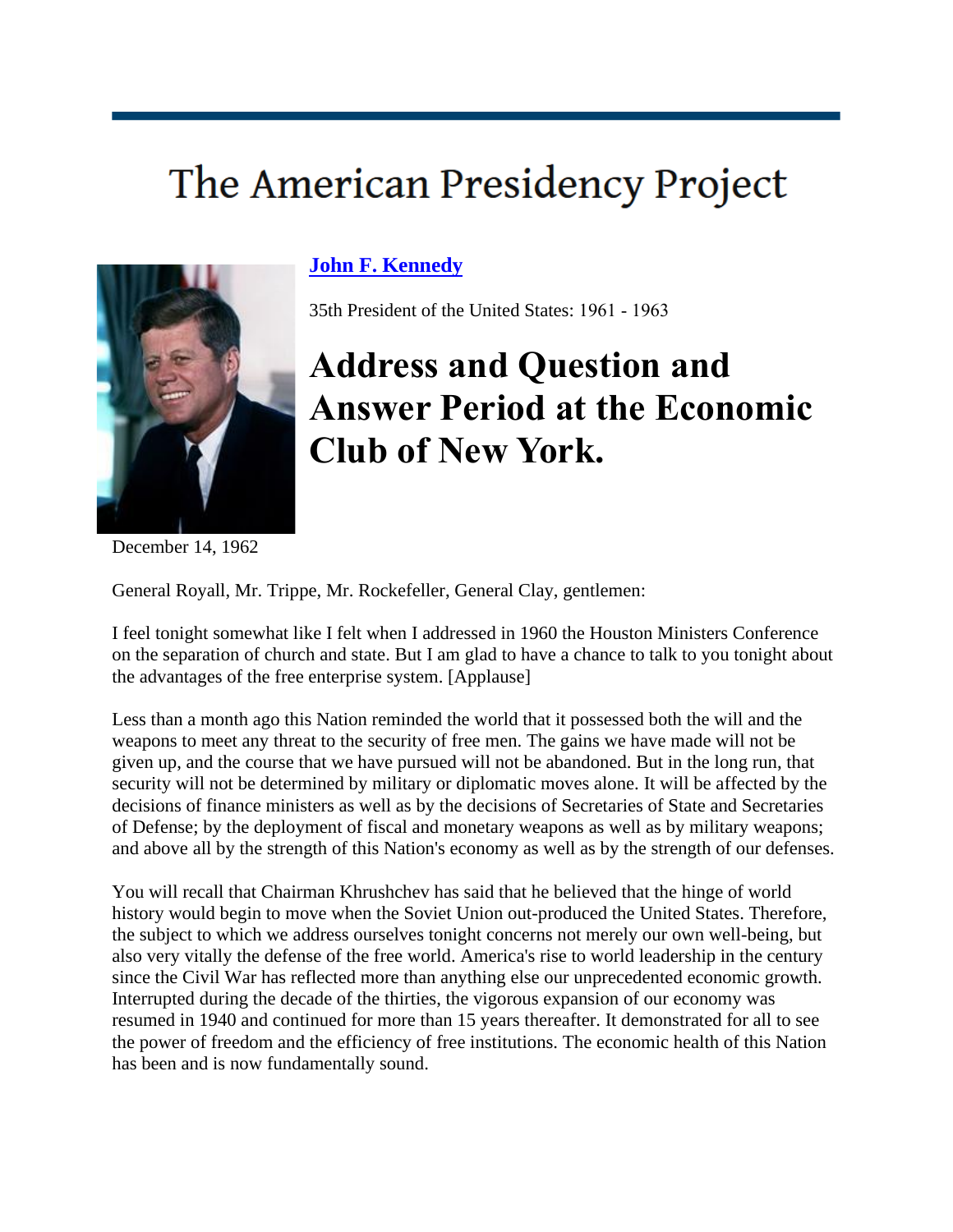But a leading nation, a nation upon which all depend not only in this country but around the world, cannot afford to be satisfied, to look back or to pause. On our strength and growth depend the strength of others, the spread of free world trade and unity, and continued confidence in our leadership and our currency. The underdeveloped countries are dependent upon us for the sale of their primary commodities and for aid to their struggling economies. In short, a prosperous and growing America is important not only to Americans--it is, as the spokesman for 20 Western nations in the Organization for Economic Cooperation and Development, as he stressed this week, of vital importance to the entire Western World.

In the last 2 years we have made significant strides. Our gross national product has risen 11 percent while inflation has been arrested. Employment has been increased by 1.3 million jobs. Profits, personal income, living standards--all are setting new records. Most of the economic indicators for this quarter are up and the prospects are for further expansion in the next quarter. But we must look beyond the next quarter, or the last quarter, or even the last 2 years. For we can and must do better, much better than we have been doing for the last 5 1/2 years.

This economy is capable of producing without strain \$30 to \$40 billion more than we are producing today. Business earnings could be \$7 to \$8 billion higher than they are today. Utilization of existing plant and equipment could be much higher; and if it were, investment would rise. We need not accept an unemployment rate Of 5 percent or more, such as we have had for 60 out of the last 61 months. There is no need for us to be satisfied with a rate of growth that keeps good men out of work and good capacity out of use.

The Economic Club of New York is of course familiar with these problems. For in this State the rate of insured unemployment has been persistently higher than the national average, and the increases in personal income and employment have been slower here than in the Nation as a whole. You have seen the tragedy of chronically depressed areas upstate, of unemployed young people, and I think this might be one of our most serious national problems, unemployed young people, those under 20, one out of four is unemployed, particularly those in the minority groups, roaming the streets of New York and our other great cities, and others on relief at an early age, with the prospect that in this decade we will have between 7 and 8 million school dropouts, unskilled, coming into the labor market, at a time when the need for unskilled labor is steadily diminishing. And I know you share my conviction that, proud as we are of its progress, this Nation's economy can and must do even better than it has done in the last 5 years. Our choice, therefore, boils down to one of doing nothing and thereby risking a widening gap between our actual and potential growth in output, profits, and employment-or taking action, at the Federal level, to raise our entire economy to a new and higher level of business activity.

If we do not take action, those who have the most reason to be dissatisfied with our present rate of growth will be tempted to seek shortsighted and narrow solutions--to resist automation, to reduce the work week to 35 hours or even lower, to shut out imports, or to raise prices in a vain effort to obtain full capacity profits on under-capacity operations. But these are all self-defeating expedients which can only restrict the economy, not expand it.

There are a number of ways by which the Federal Government can meet its responsibilities to aid economic growth. We can and must improve American education and technical training. We can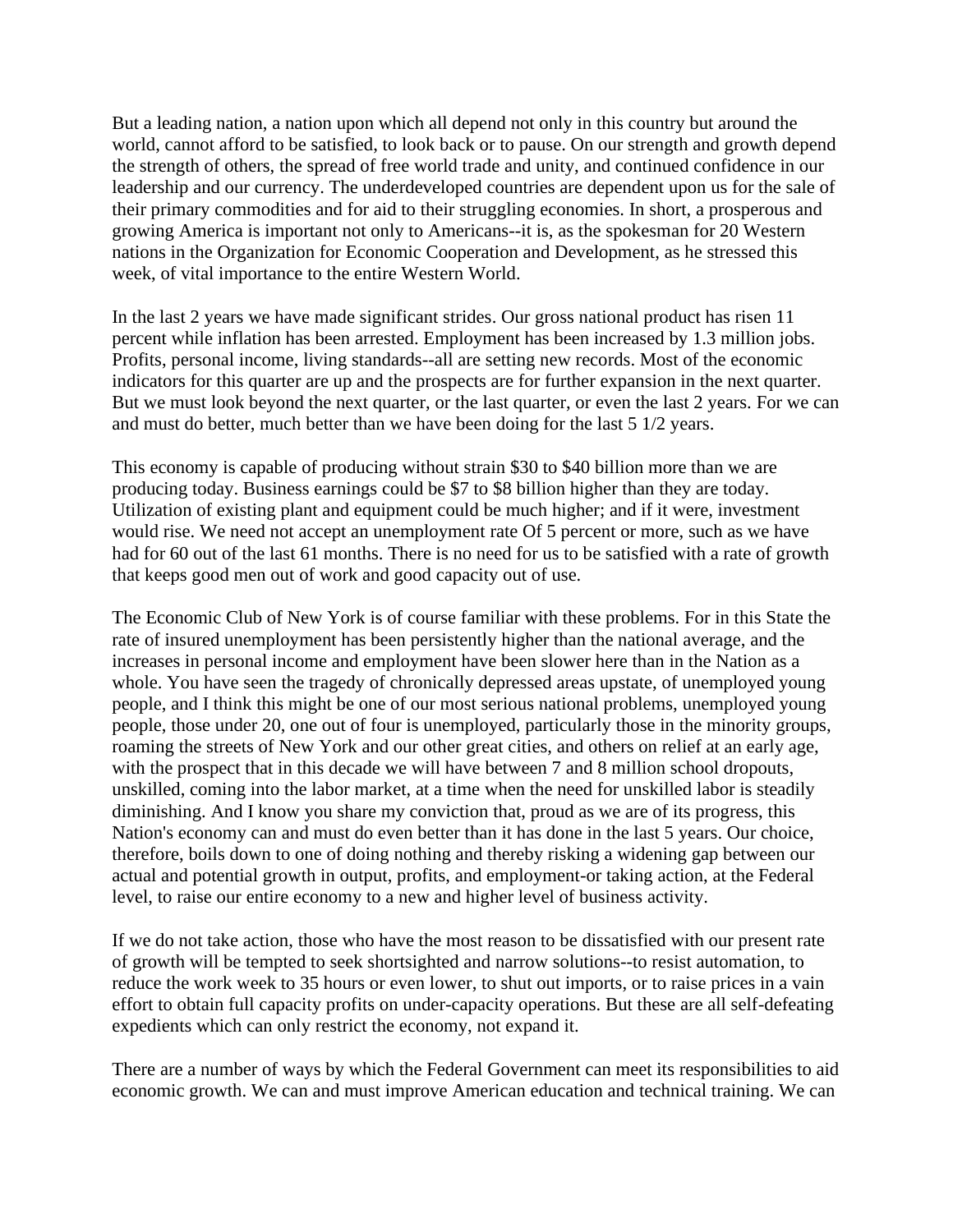and must expand civilian research and technology. One of the great bottlenecks for this country's economic growth in this decade will be the shortage of doctorates in mathematics, engineering, and physics; a serious shortage with a great demand and an under-supply of highly trained manpower. We can and must step up the development of our natural resources.

But the most direct and significant kind of Federal action aiding economic growth is to make possible an increase in private consumption and investment demand--to cut the fetters which hold back private spending. In the past, this could be done in part by the increased use of credit and monetary tools, but our balance of payments situation today places limits on our use of those tools for expansion. It could also be done by increasing Federal expenditures more rapidly than necessary, but such a course would soon demoralize both the Government and our economy. If Government is to retain the confidence of the people, it must not spend more than can be justified on grounds of national need or spent with maximum efficiency. I shall say more on this in a moment.

The final and best means of strengthening demand among consumers and business is to reduce the burden on private income and the deterrents to private initiative which are imposed by our present tax system; and this administration pledged itself last summer to an across-the-board, top-to-bottom cut in personal and corporate income taxes to be enacted and become effective in 1963.

I am not talking about a "quickie" or a temporary tax cut, which would be more appropriate if a recession were imminent. Nor am I talking about giving the economy a mere shot in the arm, to ease some temporary complaint. I am talking about the accumulated evidence of the last 5 years that our present tax system, developed as it was, in good part, during World War II to restrain growth, exerts too heavy a drag on growth in peace time; that it siphons out of the private economy too large a share of personal and business purchasing power; that it reduces the financial incentives for personal effort, investment, and risk-taking.

In short, to increase demand and lift the economy, the Federal Government's most useful role is not to rush into a program of excessive increases in public expenditures, but to expand the incentives and opportunities for private expenditures.

Under these circumstances, any new tax legislation--and you can understand that under the comity which exists in the United States Constitution whereby the Ways and Means Committee in the House of Representatives have the responsibility of initiating this legislation, that the details of any proposal should wait on the meeting of the Congress in January. But you can understand that under these circumstances, in general, that any new tax legislation enacted next year should meet the following three tests:

First, it should reduce net taxes by a sufficiently early date and a sufficiently large amount to do the job required. Early action could give us extra leverage, added results, and important insurance against recession. Too large a tax cut, of course, could result in inflation and insufficient future revenues--but the greatest danger is a tax cut too little or too late to be effective.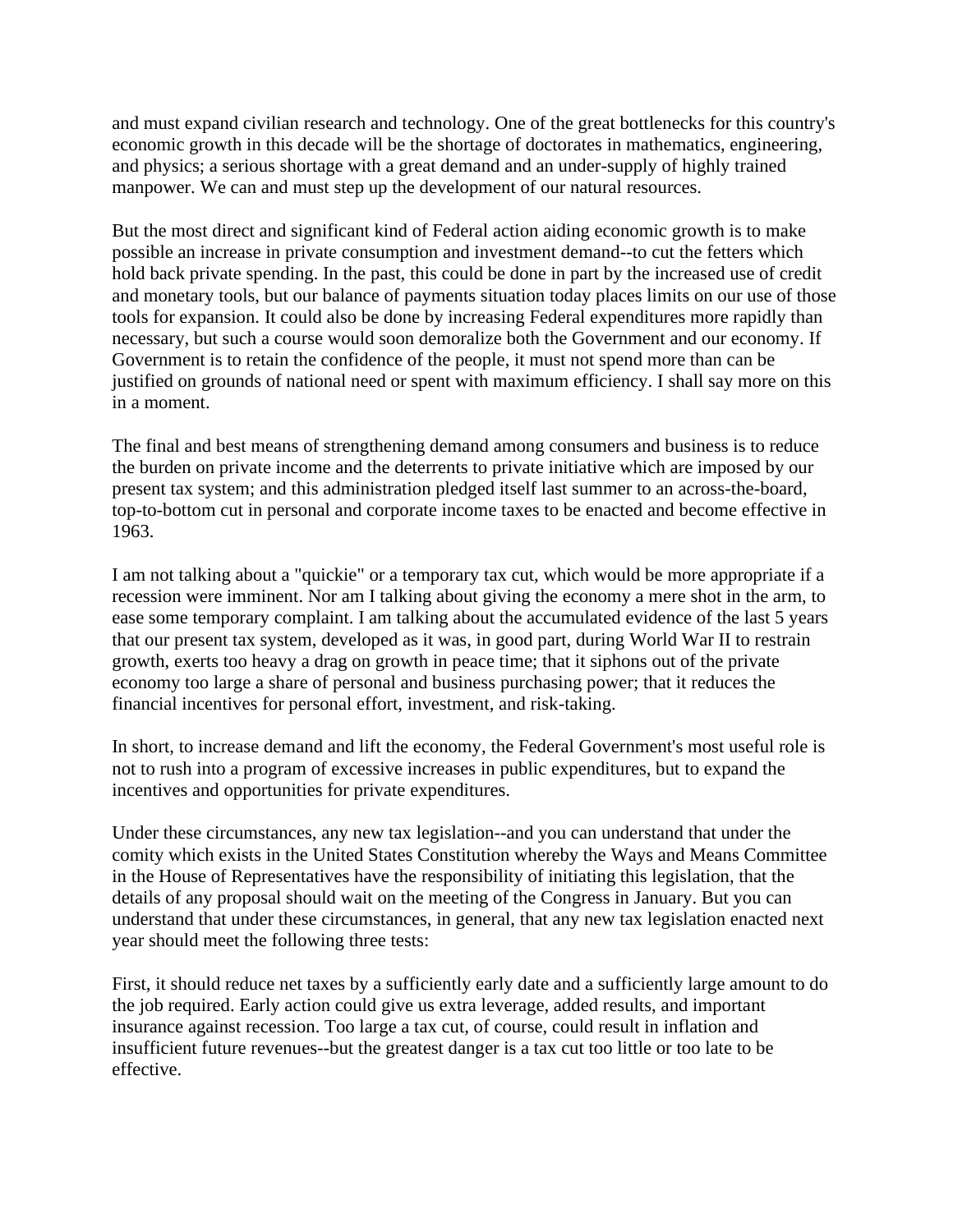Second, the new tax bill must increase private consumption as well as investment. Consumers are still spending between 92 and 94 'percent of their after-tax income, as they have every year since 1950. But that after-tax income could and should be greater, providing stronger markets for the products of American industry. When consumers purchase more goods, plants use more of their capacity, men are hired instead of laid off, investment increases and profits are high.

Corporate tax rates must also be cut to increase incentives and the availability of investment capital. The Government has already taken major steps this year to reduce business tax liability and to stimulate the modernization, replacement, and expansion of our productive plant and equipment. We have done this through the 1962 investment tax credit and through the liberalization of depreciation allowances--two essential parts of our first step in tax revision which amounted to a 10 percent reduction in corporate income taxes worth \$2.5 billion. Now we need to increase consumer demand to make these measures fully effective--demand which will make more use of existing capacity and thus increase both profits and the incentive to invest. In fact, profits after taxes would be at least 15 percent higher today if we were operating at full employment.

For all these reasons, next year's tax bill should reduce personal as well as corporate income taxes, for those in the lower brackets, who are certain to spend their additional take-home pay, and for those in the middle and upper brackets, who can thereby be encouraged to undertake additional efforts and enabled to invest more capital.

Third, the new tax bill should improve both the equity and the simplicity of our present tax system. This means the enactment of long-needed tax reforms, a broadening of the tax base and the elimination or modification of many special tax privileges. These steps are not only needed to recover lost revenue and thus make possible a larger cut in present rates; they are also tied directly to our goal of greater growth. For the present patchwork of special provisions and preferences lightens the tax load of some only at the cost of placing a heavier burden on others. It distorts economic judgments and channels an undue amount of energy into efforts to avoid tax liabilities. It makes certain types of less productive activity more profitable than other more valuable undertakings. All this inhibits our growth and efficiency, as well as considerably complicating the work of both the taxpayer and the Internal Revenue Service.

These various exclusions and concessions have been justified in part as a means of overcoming oppressively high rates in the upper brackets--and a sharp reduction in those rates, accompanied by base-broadening, loophole-closing measures, would properly make the new rates not only lower but also more widely applicable. Surely this is more equitable on both counts.

Those are the three tests which the right kind of bill must meet and I am confident that the enactment of the right bill next year will in due course increase our gross national product by several times the amount of taxes actually cut. Profit margins will be improved and both the incentive to invest and the supply of internal funds for investment will be increased. There will be new interest in taking risks, in increasing productivity, in creating new jobs and new products for long-term economic growth.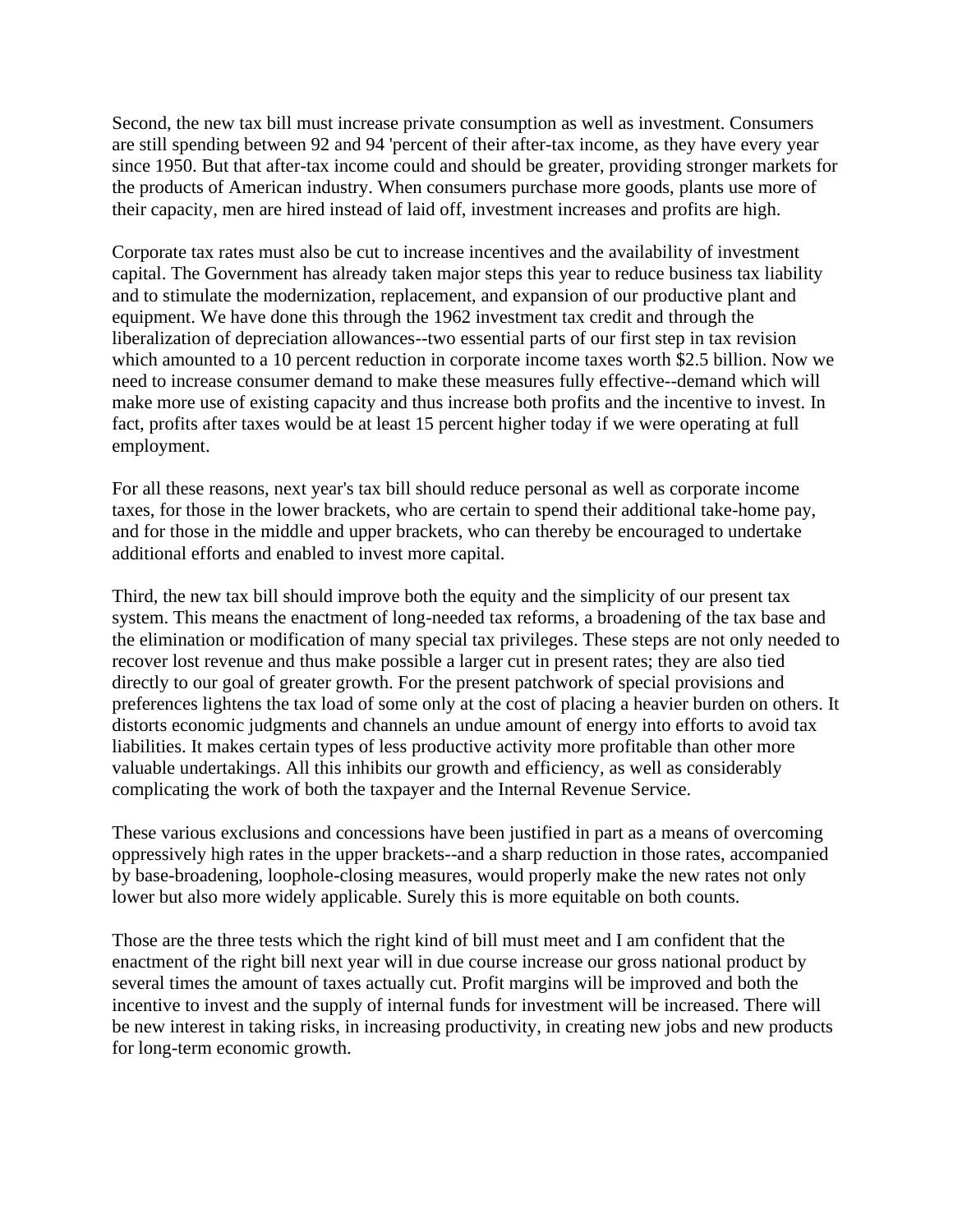Other national problems, moreover, will be aided by full employment. It will encourage the location of new plants in areas of labor surplus and provide new jobs for workers that we are retraining and facilitate the adjustment which will be necessary under our new trade expansion bill and reduce a number of government expenditures.

It will not, I'm confident, revive an inflationary spiral or adversely affect our balance of payments. If the economy today were operating close to capacity levels with little unemployment, or if a sudden change in our military requirements should cause a scramble for men and resources, then I would oppose tax reductions as irresponsible and inflationary; and I would not hesitate to recommend a tax increase, if that were necessary. But our resources and manpower are not being fully utilized; the general level of prices has been remarkably stable; and increased competition, both at home and abroad, along with increased productivity will help keep both prices and wages within appropriate limits.

The same is true of our balance of payments. While rising demand will expand imports, new investment in more efficient productive facilities will aid exports and a new economic climate could both draw capital from abroad and keep capital here at home. It will also put us in a better position, if necessary, to use monetary tools to help our international accounts. But, most importantly, confidence in the dollar in the long run rests on confidence in America, in our ability to meet our economic commitments and reach our economic goals. In a worldwide conviction that we are not drifting from recession to recession with no answer, the substantial improvement in our balance of payments position in the last 2 years makes it clear that nothing could be more foolish than to restrict our growth merely to minimize that particular problem, because a slowdown in our economy will feed that problem rather than diminish it. On the contrary, European governmental and financial authorities with almost total unanimity, far from threatening to withdraw gold, have urged us to cut taxes in order to expand our economy, attract more capital, and increase confidence in our future.

But what concerns most Americans about a tax cut, I know, is not the deficit in our balance of payments but the deficit in our Federal budget. When I announced in April of 1961 that this kind of comprehensive tax reform would follow the bill enacted this year, I had hoped to present it in an atmosphere of a balanced budget. But it has been necessary to augment sharply our nuclear and conventional forces, to step up our efforts in space, to meet the increased cost of servicing the national debt and meeting our obligations, established by law, to veterans. These expenditure increases, let me stress, constitute practically all of the increases which have occurred under this administration, the remainder having gone to fight the recession we found in industry--mostly through the supplemental employment bill-and in agriculture.

We shall, therefore, neither postpone our tax cut plans nor cut into essential national security programs. This administration is determined to protect America's security and survival and we are also determined to step up its economic growth. I think we must do both.

Our true choice is not between tax reduction, on the one hand, and the avoidance of large Federal deficits on the other. It is increasingly clear that no matter what party is in power, so long as our national security needs keep rising, an economy hampered by restrictive tax rates will never produce enough revenue to balance our budget just as it will never produce enough jobs or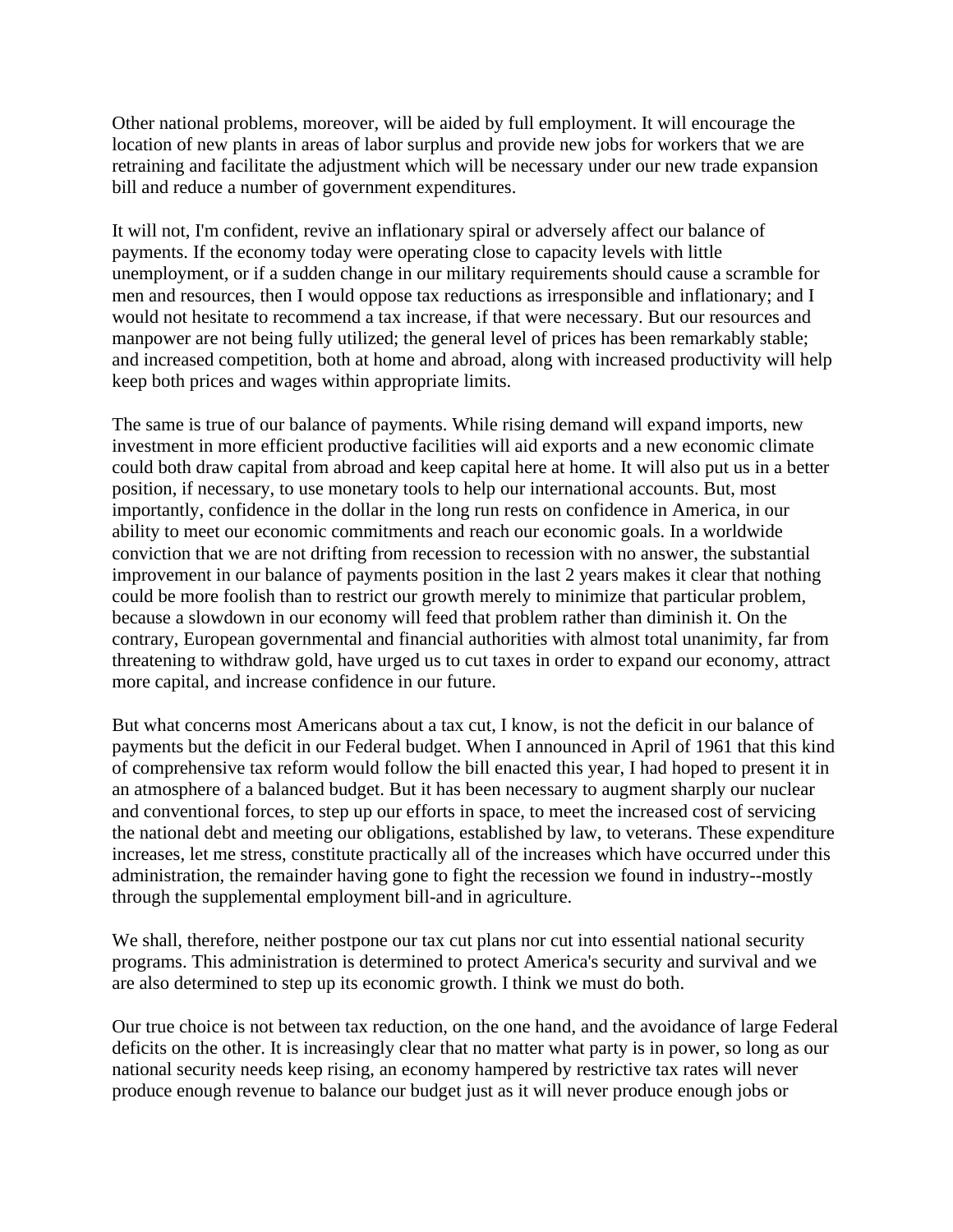enough profits. Surely the lesson of the last decade is that budget deficits are not caused by wildeyed spenders but by slow economic growth and periodic recessions, and any new recession would break all deficit records.

In short, it is a paradoxical truth that tax rates are too high today and tax revenues are too low and the soundest way to raise the revenues in the long run is to cut the rates now. The experience of a number of European countries and Japan have borne this out. This country's own experience with tax reduction in 1954 has borne this out. And the reason is that only full employment can balance the budget, and tax reduction can pave the way to that employment. The purpose of cutting taxes now is not to incur a budget deficit, but to achieve the more prosperous, expanding economy which can bring a budget surplus.

I repeat: our practical choice is not between a tax-cut deficit and a budgetary surplus. It is between two kinds of deficits: a chronic deficit of inertia, as the unwanted result of inadequate revenues and a restricted economy; or a temporary deficit of transition, resulting from a tax cut designed to boost the economy, increase tax revenues, and achieve--and I believe this can be done--a budget surplus. The first type of deficit is a sign of waste and weakness; the second reflects an investment in the future.

Nevertheless, as Chairman Mills of the House Ways and Means Committee pointed out this week, the size of the deficit is to be regarded with concern, and tax reduction must be accompanied, in his words, by "increased control of the rises in expenditures." This is precisely the course we intend to follow in 1963.

At the same time as our tax program is presented to the Congress in January, the Federal budget for fiscal 1964 will also be presented. Defense and space expenditures will necessarily rise in order to carry out programs which are demanded and are necessary for our own security, and which have largely been authorized by Members in both parties of the Congress with overwhelming majorities. Fixed interest charges on the debt also rise slightly. But I can tell you now that the total of all other expenditures combined will be held at approximately its current level.

This is not an easy task. During the past 9 years, domestic civilian expenditures in the National Government have risen at an average rate of more than 71/2 percent. State and local government expenditures have risen at an annual rate of 9 percent. Expenditures by the New York State Government, for example, have risen in recent years at the rate of roughly 10 percent a year. At a time when Government pay scales have necessarily risen--and I take New York just as an example--when our population and pressures are growing and the demand for services and State aid is thus increasing, next year's Federal budget, which will hold domestic outlays at their present level, will represent a genuine effort in expenditure control. This budget will reflect, among other economies, a \$750 million reduction in the postal deficit. It will reflect a savings of over \$300 million in the storage costs of surplus feed grain stocks, and as a result of the feed grain bill of 1961 we will have two-thirds less in storage than we would otherwise have had in January 1963 and a savings of at least \$600 million from the cancellation of obsolete or unworkable weapons systems. Secretary McNamara is undertaking a cost reduction program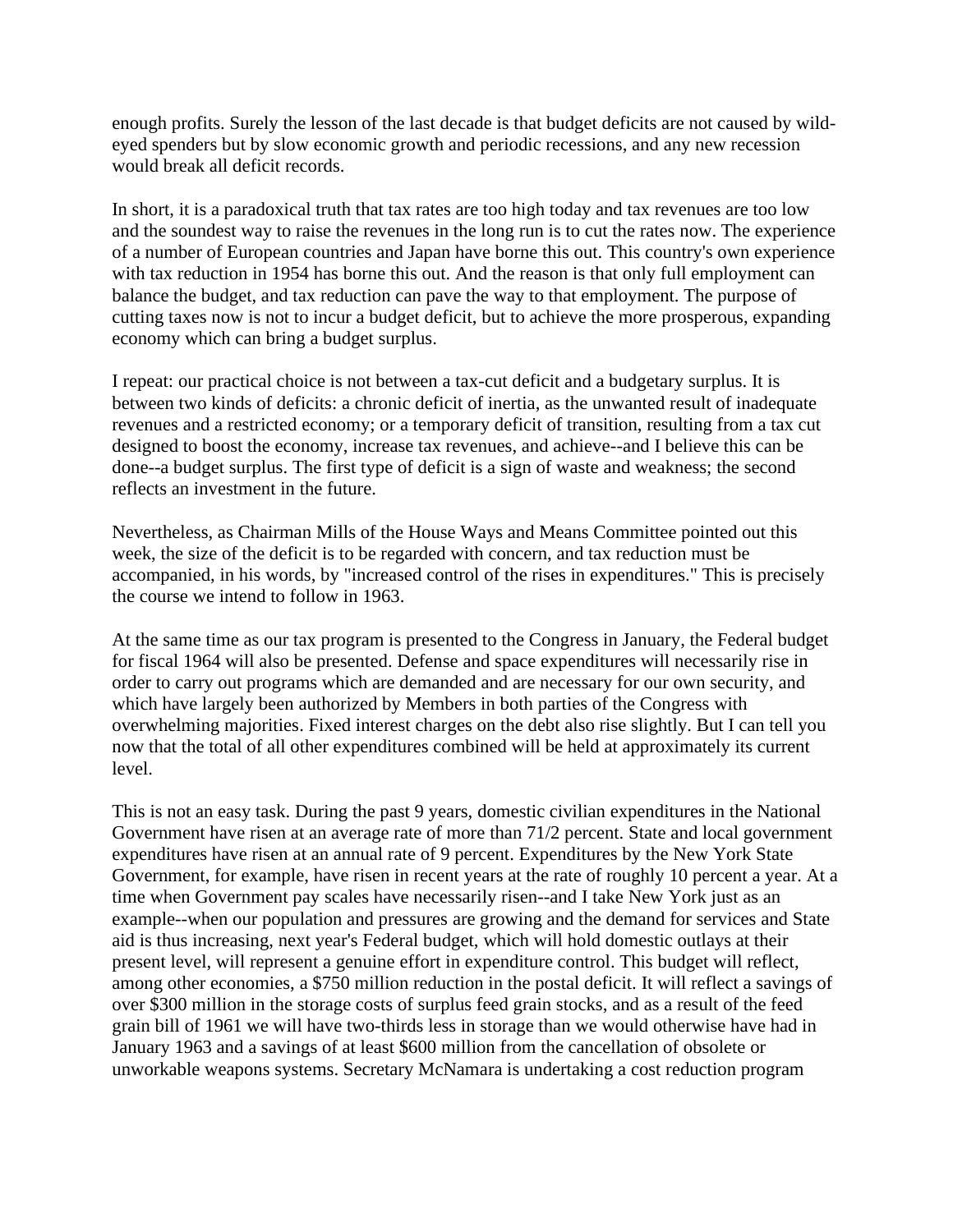expected to save at least \$3 billion a year in the Department of Defense, cutting down on duplication and closing down nonessential installations. Other agencies must do the same.

In addition, I have directed all heads of Government departments and agencies to hold Federal employment under the levels authorized by congressional appropriations; to absorb through greater efficiency a substantial part of this year's Federal pay increase; to achieve an increase in productivity which will enable the same amount of work to be done by fewer people; and to refrain from spending any unnecessary funds that were appropriated by the Congress.

It should also be noted that the Federal debt, as a proportion of our gross national product, has been steadily reduced in this last year. Last year the total increase in the Federal debt was 2 percent--compared to an 8 percent increase in the gross debt of State and local governments. Taking a longer view, the Federal debt today is 13 percent higher than it was in 1946, while State and local debt increased over 360 percent and private debt by over 300 percent. In fact, if it were not for Federal financial assistance to State and local governments, the Federal cash budget would show a surplus. Federal civilian employment, for example, is actually lower today than it was in 1952, while State and local government employment over the same period has increased 67 percent.

It is this setting which makes Federal tax reduction both possible and appropriate next year. I do not underestimate the obstacles which the Congress will face in enacting such legislation. No one will be satisfied. Everyone will have his own approach, his own bill, his own reduction. A high order of restraint and determination will be required if the possible is not to wait on the perfect. But a nation capable of marshaling these qualities in any dramatic threat to its security is surely capable, as a great free society, of meeting a slower and more complex threat to our economic vitality. This Nation can afford to reduce taxes, we can afford a temporary deficit, but we cannot afford to do nothing. For on the strength of our free economy rests the hope of all free nations. We shall not fail that hope, for free men and free nations must prosper and they must prevail.

Thank you.

[A question and answer period followed.]

[1.] Q. There has been much talk in Washington and elsewhere of reductions in personal income tax rates to 15 percent for the lowest brackets, and 65 for the highest brackets, in personal income taxes, and for a reduction in corporate rates to 47 percent. What many of these questioners would like to know is, are those figures generally in the ball park?

THE PRESIDENT. This legislation is going to have very difficult traveling at best, and I would suggest giving it at least the most favorable start we can, as I said in my speech, by permitting Mr. Dillon to present this before the Ways and Means Committee in January. So that I would suggest that the details of the tax reduction should wait upon presentation to the Ways and Means Committee. There might be something for everybody, though.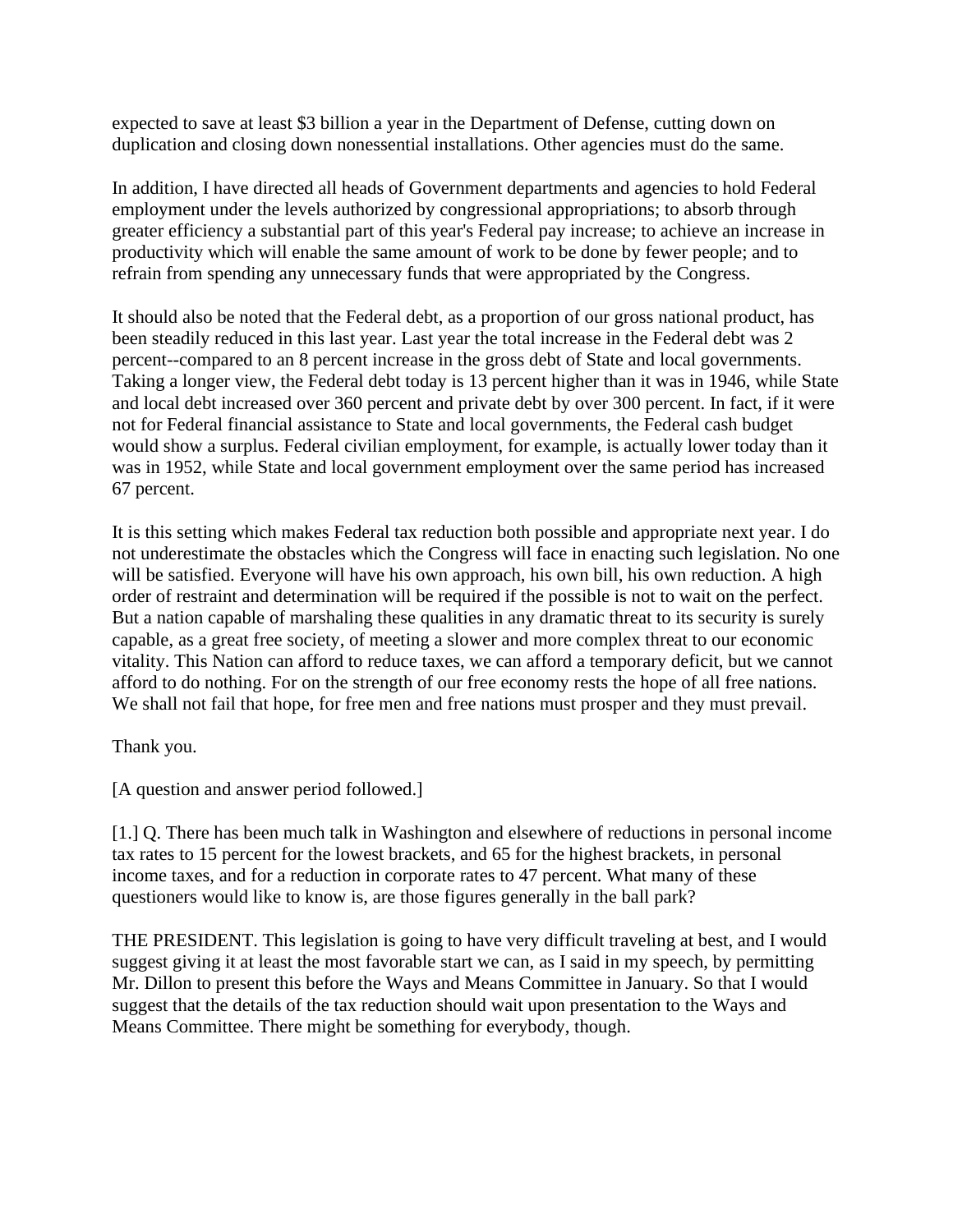[2.] Q. Mr. President, my first question is: One of the great achievements of your legislative program this year was the passage of the Trade Expansion Act--would you care to comment on your program in that area of the economy?

THE PRESIDENT. We have, as you know, appointed former Secretary of State Herter to be our chief negotiator. He is assisted by Mr. Gossett, who was Vice President of the Ford Company. They will begin the discussions with the Common Market early in 1963. There are fourteen or fifteen hundred items. It will probably take well into 1963--I would say towards the end of '63- before both sides have prepared their positions. We are going to have an extremely difficult negotiation, particularly in agriculture. The United States has had a favorable market for its agricultural surpluses to Europe--or its agricultural products; it has been our best dollar earner, it has really meant that our balance of payments has not been in more difficult position than it has been. Now, with the Common Market, with the prospect of Britain's joining, with the tremendous revolution in agricultural production which is about to hit Europe-France in particular--the levies and the rates and the penalties which are placed on the introduction of agricultural commodities into Europe in the coming 3 or 4 months may be of decisive importance to us in our battle on the balance of payments, and also in our struggle to bring some sense out of the problems we face in American agriculture.

So I would say that Secretary Herter has really a responsibility comparable to what he had as Secretary of State, and one which ties into our security, because quite obviously unless we're able to meet our balance of payments in time, then we are going to have to find other means of solving it. As you know, it costs us about \$3 billion a year because of national security expenditures. So that this goes to the heart of our ability to keep more than one million Americans in uniform who now are serving the United States outside the borders of the United States.

So that I think this is a very vital issue, and that is why I was particularly pleased that Mr. Herter accepted it. I'm glad to see in this New York Port Authority, the trade center that they are building, the effort that businesses are making to sell abroad. We still sell abroad much too little. As a percentage of our gross national product the United States sells abroad less than really almost any major industrialized country. We have never had before us the prospect of "export or die," and I think that if all those who are in positions of responsibility will think not only of the markets which may be abroad for investment, but also going up and down the streets and selling American products, they can make a decisive contribution to the maintenance of our balance of payments, and also serve the country and the free economy system.

So the next few months I think will be very decisive and the burdens of Mr. Herter will be very great.

[3.] Q. Mr. President, in view of the prospect for a deficit in any event, and a fairly large one if taxes are reduced, is it part of the administration's plan to finance a major part of that deficit outside the banking system in order to reduce the threat of monetary inflation?

THE PRESIDENT That will be a judgment which is primarily that of Mr. Martin and the Federal Reserve. He has commented on that to a degree before the Joint Committee this year. He is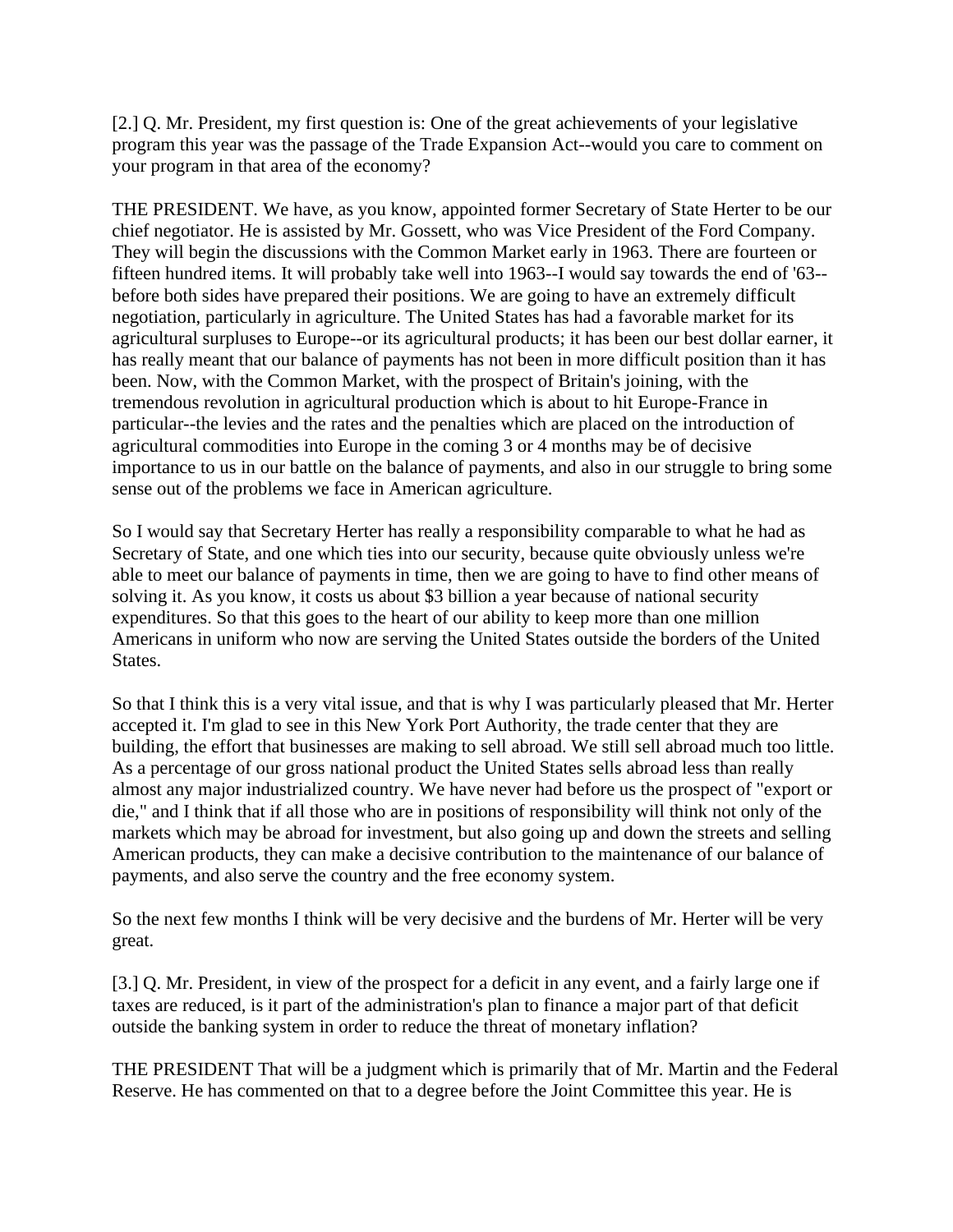concerned about the prospect of inflation, because of course it affects us adversely, and also because it affects the balance of payments. I would hope, however, and I'm sure that he will agree, that he will--any deficit which has to be financed will be financed in a way which will be the maximum degree possible to stimulate the economy without increasing the prospect of another inflationary or speculative spiral. So it is a fine adjustment which Mr. Martin will make, but I'm sure that he will be as concerned as all of us are to get the benefit such as it may be out of the deficit, and also at the same time keep and use our monetary tools wisely enough to keep matters in control. His judgment will be, because of the Federal Reserve law, of course final.

[4-] Q. Mr. President, the strong attitude you took towards Khrushchev during the Cuban crisis has not only been applauded, but has improved the standing of our country throughout the free world. Don't you feel we would gain more respect and further improve our status by really implementing the Hickenlooper amendment on American properties which are seized largely without compensation overseas, rather than just giving lip service?

THE PRESIDENT. Well, I'm not sure I'd accept the premise of the question. The Hickenlooper amendment is very clearly and sharply drawn. We are appointing a distinguished businessmen's committee to advise us on implementing the Hickenlooper amendment. It's not altogether an easy job. We've got one controversy now in Turkey, which involves a default by a previous government which was overthrown, a number of the ministers executed, which was regarded as highly corrupt. The present government is reluctant to accept its obligations. We have the problem in Brazil where you have the seizure of some American property by local governors--a local governor--and we have looked to the National Government for relief.

The Hickenlooper amendment does not go wholly into effect for some months under its terms, but I can inform you that its provisions are being read to the finance minister of every state.

[5.] Q. Mr. President, this question cropped up in many forms. Here's one form of it: Are current tax plans giving any consideration to increased emphasis on consumption taxes by way of a broad base Federal excise tax in order to relieve some of the tax pressure on income from investment sources?

THE PRESIDENT. Once again I'll pass.

Q. I should have chosen one of the other versions !

THE PRESIDENT. When I was a Congressman I never realized how important Congress was, but now I do.

Q. I think I can paraphrase it by saying are you thinking about the possibility later on, perhaps, of using consumption or sales taxes in the tax packages that you're considering?

THE PRESIDENT. No, I suppose I--I assume what they mean is whether we are thinking of going the route which has been followed in France and some other countries of putting manufacturers' tax, and lessening the burden on income. I think on these details of the tax program that in your interest as well as mine we should wait.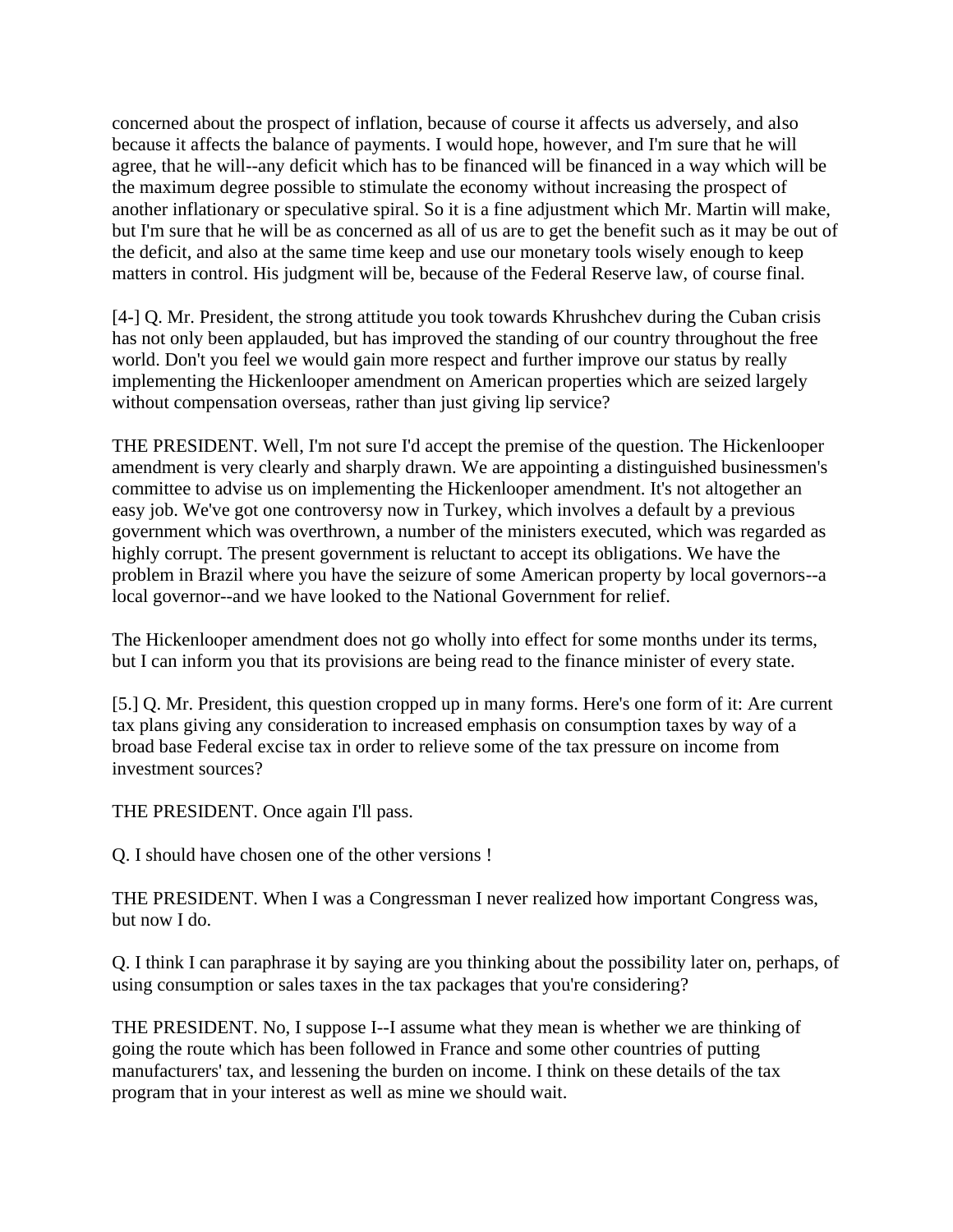[6.] Q. Mr. President, what progress has been made by our Latin American neighbors to effect tax reforms and economic reforms, so that they begin to carry their own weight under the Alliance for Progress?

THE PRESIDENT. Well, we have made some progress in some countries. I made a reference the other day at the press conference that some efforts have been made certainly to meet the principles of the Alliance for Progress in Colombia. The President of Chile, who has been visiting us this week, is putting in a new tax program, some of which is causing some concern to American companies which have investments there, but I would say that we have made some progress in some countries. But tax reform is very difficult. It's a very appealing title. But as we know from the struggle which we had in the Congress this year, in our efforts to pass the 7 percent investment credit, and at the same time to collect taxes more effectively through withholding on dividends and interest, a tax which has been on the books for 20 years, tax reform, when we become more specific, does not carry with it the same popular support. They have the same difficulty.

I think that the situation in Latin America is very critical. I would say it represents the greatest challenge which the United States now faces, except for the direct matter of our dealings with the Soviet Union. And in some of the countries the situation is far less satisfactory--the problems are staggering. And Brazil, which is a matter of great concern to us, is the largest country in Latin America, has a population 40 percent of which is under 20, substantially illiterate in some portions, particularly the northeast, living on an average income of \$100 a year, some radicals in control in some areas, so I would say we face extremely serious problems in implementing the principles of the Alliance for Progress.

We do it with a good deal less resources than we did with the Marshall plan. And in many ways the Marshall plan was easier. We really only had to rebuild the plants in Europe. The manpower was there, the tradition was there, the resources were there. Latin America does not have the resources. It is dependent on two or three or four commodities for export, the prices of which have been dropping the last 3 years. It doesn't have the trained manpower or skills. It's trying to accomplish a social revolution under freedom under the greatest obstacles. So I think that we should continue our effort there and not lose heart, but I would say that we face--and Latin Americans face-staggering problems in trying to solve it. We had the guest from Honduras whose population is 60 percent illiterate. We go through country after country in Central America, the same high illiteracy, high unemployment, bad health conditions. I would say that we are facing the job of doing this revolution under freedom, and it's probably the most difficult assignment the United States has ever taken on.

In addition, because of the atmosphere in some of the countries of Latin America, there has been a flight of capital out of there. The amount of assistance which we put in under the Alliance for Progress amounts to about \$550 million a year. We have been losing capital out of Latin America either to Europe or because some of our companies don't feel like reinvesting because of the social conditions-we have been losing capital at a faster rate than that out of Latin America, and with a drop in commodity prices in many ways their balance of payments is worse than it was 2 years ago. This is not the fault of the Alliance for Progress. It's the fault of the very desperate situation which these countries face: 180 million people with a chance that their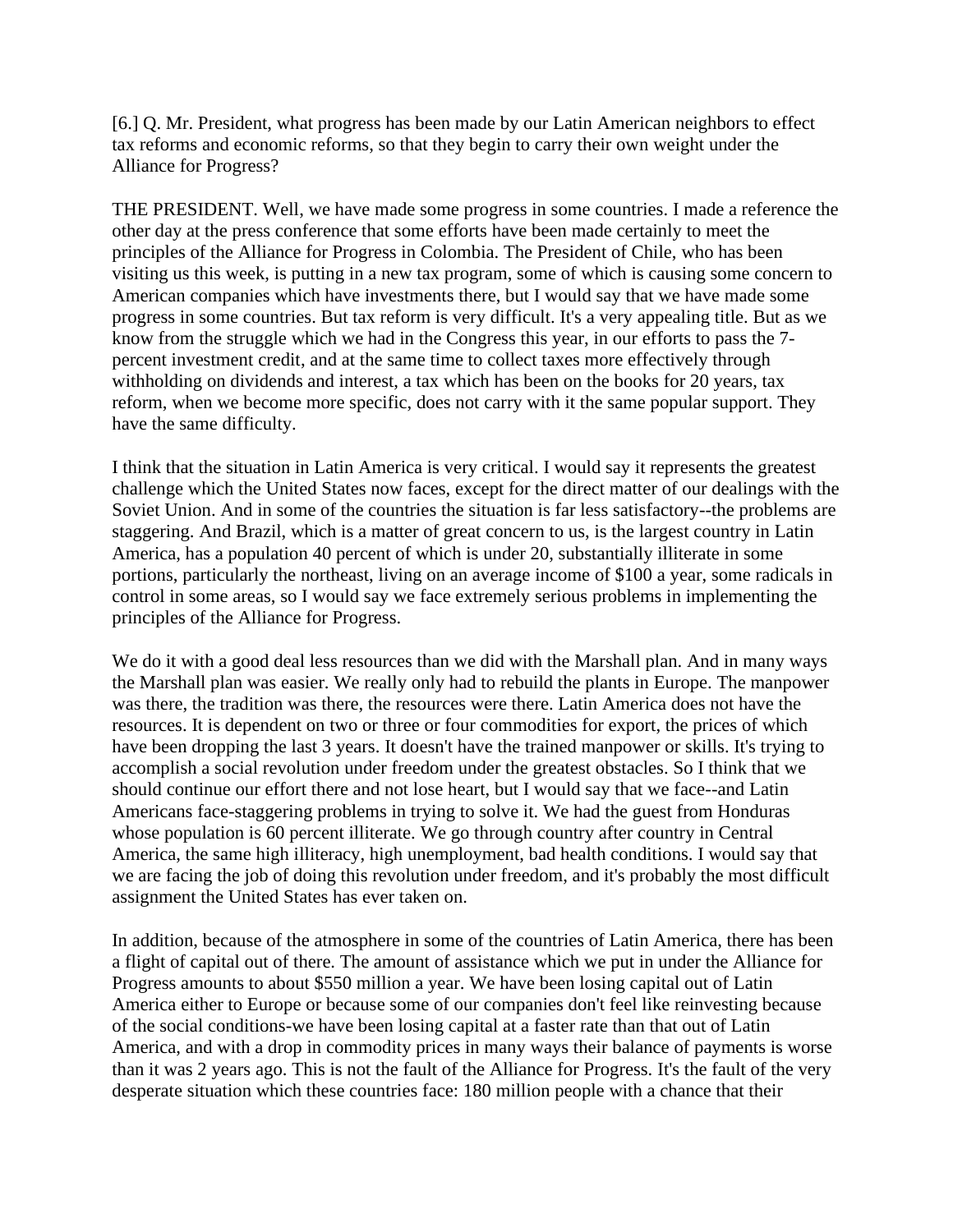population will be 600 million by the year 2000, with no particular expectation that their raw materials will dramatically increase. So I think that this deserves the attention and hard work and sympathy of us all, and not walk away because the problems are unsolved.

[7.] Q. Mr. President, many of the questions submitted dealt with monetary policies, and the central theme seemed to be whether it will be possible and desirable to use a little easy money stimulation as well as tax reduction. And to quote from one of the shorter questions, "Why not ease up on money?"

THE PRESIDENT. Well, I think there is a good supply of credit. I think the Federal Reserve Board has attempted to keep credit as free as it could, and the supply of money has been increased with the growth of the economy. I think it would be very difficult to keep it easier than it now is, without having the short term funds pour out at a higher rate than they are. After all, we have seen when Canada put its interest rates up, I think as high as 7 percent, though it has dropped them now, it affected the flow of capital here. In October, we had several cases of major investments using our markets because of our interest rates. The fact of the matter is that I'm not sure that we would get much stimulation out of the economy, but I don't see how we could possibly afford easier money than we now have, and still not have a hemorrhage at our balance of payments.

I think we have a major problem to balance off the use of monetary policy here at home and affecting our balance of payments abroad, and also that is one of the good arguments, and as a matter of fact I think that we can make the case which I think has almost unanimously been made in Europe, that the United States monetary policy in some ways is too loose, while our fiscal policy is too tight. And it is for that reason that the International Banks in Europe and others have suggested that the reverse would be more appropriate. I think we should attempt to keep monetary policy about where it is, try to liberalize fiscal policy, for the reasons that I've given tonight, but I don't see how we could possibly go any further in the direction of easier credit, while we have a balance of payments which is against us by over two and a half billion dollars a year.

[8.] Q. Mr. President, there are a number of questions about Cuba. This is a brief one. Is there a firm policy on getting the Russian manpower out of Cuba?

THE PRESIDENT Mr. Khrushchev in his agreement only committed himself to the withdrawal of the missiles and the bombers, and the manpower which was connected with the maintenance of those forces. That would amount to several thousand. In addition, he stated that he would, though he did not put a time limit on this, he would be withdrawing other elements. But that guarantee is not as precise and that commitment has not been implemented, nor was it as hard as his others, which he has kept. So this must be a matter of continuing concern, and is the reason why we are maintaining observation and verification by our own means daily, and why we will continue to do so. And while the matter of Cuba, therefore, still remains unsettled, as long as it's a Soviet military base, it of course represents a threat to peace in the Caribbean. On the other hand, it does not represent an offensive threat under present conditions, nor will it be, of course, permitted to do so.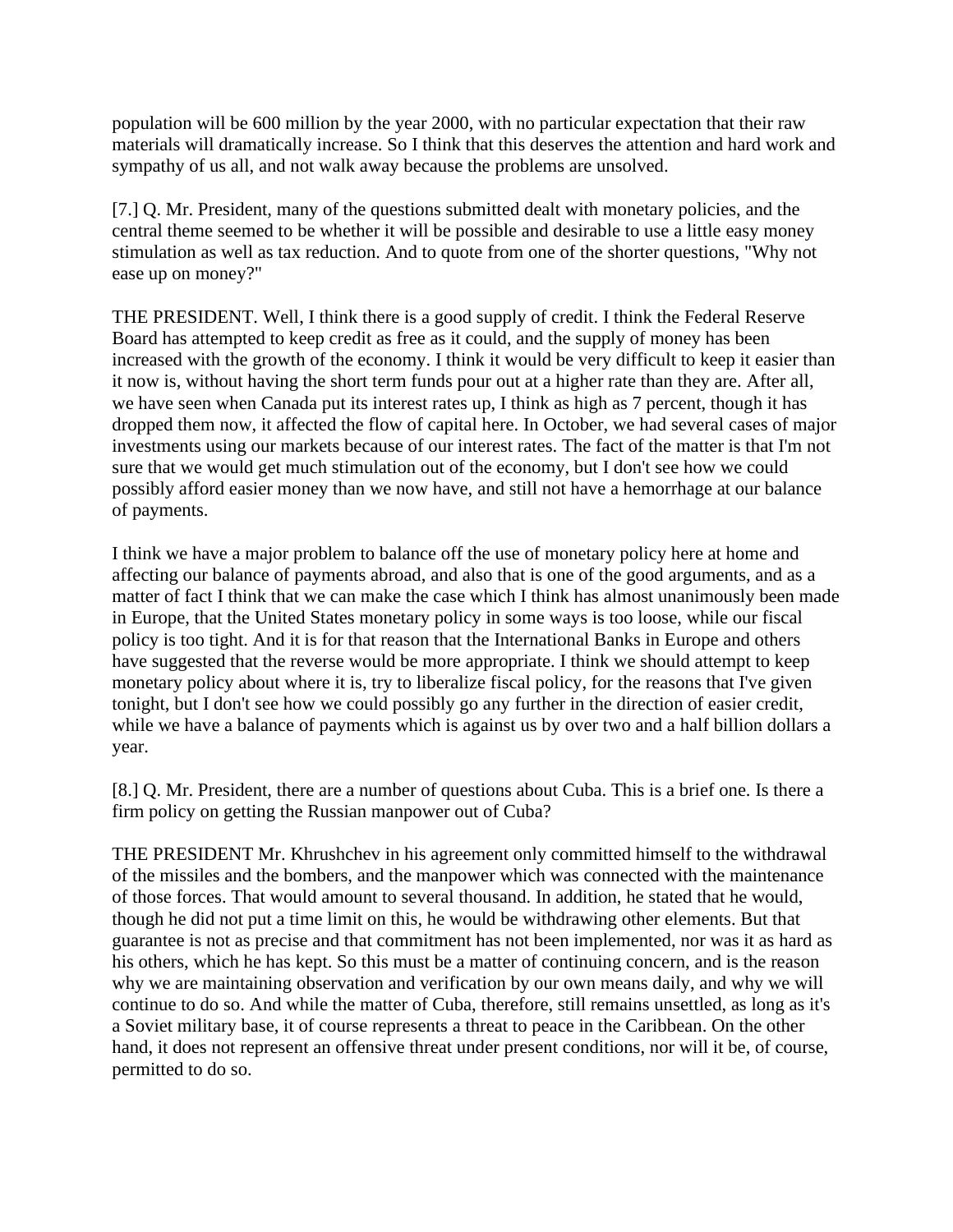[9'] Q. Mr. President, we received many questions which reflected some fear that if your tax message were to call for many of the tax reforms discussed from time to time by some of your advisers, the effect might offset the favorable impact of a tax reduction itself. The specific question that we decided to select here was this: "Why not have a moratorium on reform until we get back to full employment?"

THE PRESIDENT. Well, the purpose of reform really is directed to the encouraging of growth and employment. I quite agree that to launch into a full scale battle on general reform for academic reasons would be unwise. The central purpose behind the reform must therefore be to encourage those changes in our tax laws which will encourage economic growth for that purpose, and not merely because it might have some longer range interest or significance. The primary job will be to encourage the flow of capital into those areas which stimulate the national growth and not diminish it. But it is going to be a tough fight, because once you spell out, as I said before, reform, it's bound to affect adversely the interests of some, while favoring the interests of others. Therefore reform may be a longer task, and we are anxious that in the effort to get reform, that we do not lose the very important matter of tax reduction for the sake of the economy.

I know that I am not satisfying you, and I know this is going to be the major matter before the Congress, this matter of affording a tax cut at a time when we have a deficit. But I do point out that the largest peacetime deficit, which was the '58 deficit of \$12.5 billion, came at a time when President Eisenhower believed that he had presented a balanced budget, and the reason of course was the recession of '58. The biggest deficit comes historically--and it has been proved, in 1958, 1960--because of a recession. That is what would really knock our budget out of shape. So that as I tried to say in my speech, we are not faced with the question of balancing our budget, or having a tax reduction. I believe we are faced with the fact that we are going to have a deficit mostly because of the sharp rise in the recent years in space and defense, and to increase our taxes sufficient to bring that budget into balance would be defeating, because of course it would provide a heavy deflationary effect on our economy, and move us into a recession at an accelerated rate. So I hope that you gentlemen will realize that we are not talking about irresponsibly increasing the deficit. We have a deficit which is already on the books. What I am concerned about is the kind of deficit we would have if we had a recession, and while the prospects for a recession are not certainly imminent before us, we do have to look at our historical record and realize that any society such as ours, particularly with the tax structure such as ours, must face that prospect at some time. So that we have to decide which kind of a deficit do we want, and for what reason, and which in the longer run offers us the better prospect of bringing our books into balance.

In addition, we are hopeful, as the Minuteman begins to come into our defenses, that we will be able to bring our defense expenditures to a level, unless we have a severe international emergency, which in a period of the not-to-distant future will cap off our defense expenditures. The Minuteman will be coming in great quantities. A large portion of our increases in defense in the next budget are due, one, to the pay increase for the military, and they have not had one since 1958, and they are far behind civilian and the other civilian employees of the Government, and for new weapons, of equipping the new divisions which we've built up, the conventional forces, and bringing into our arsenal the Minuteman. And when we have the Minuteman in quantity,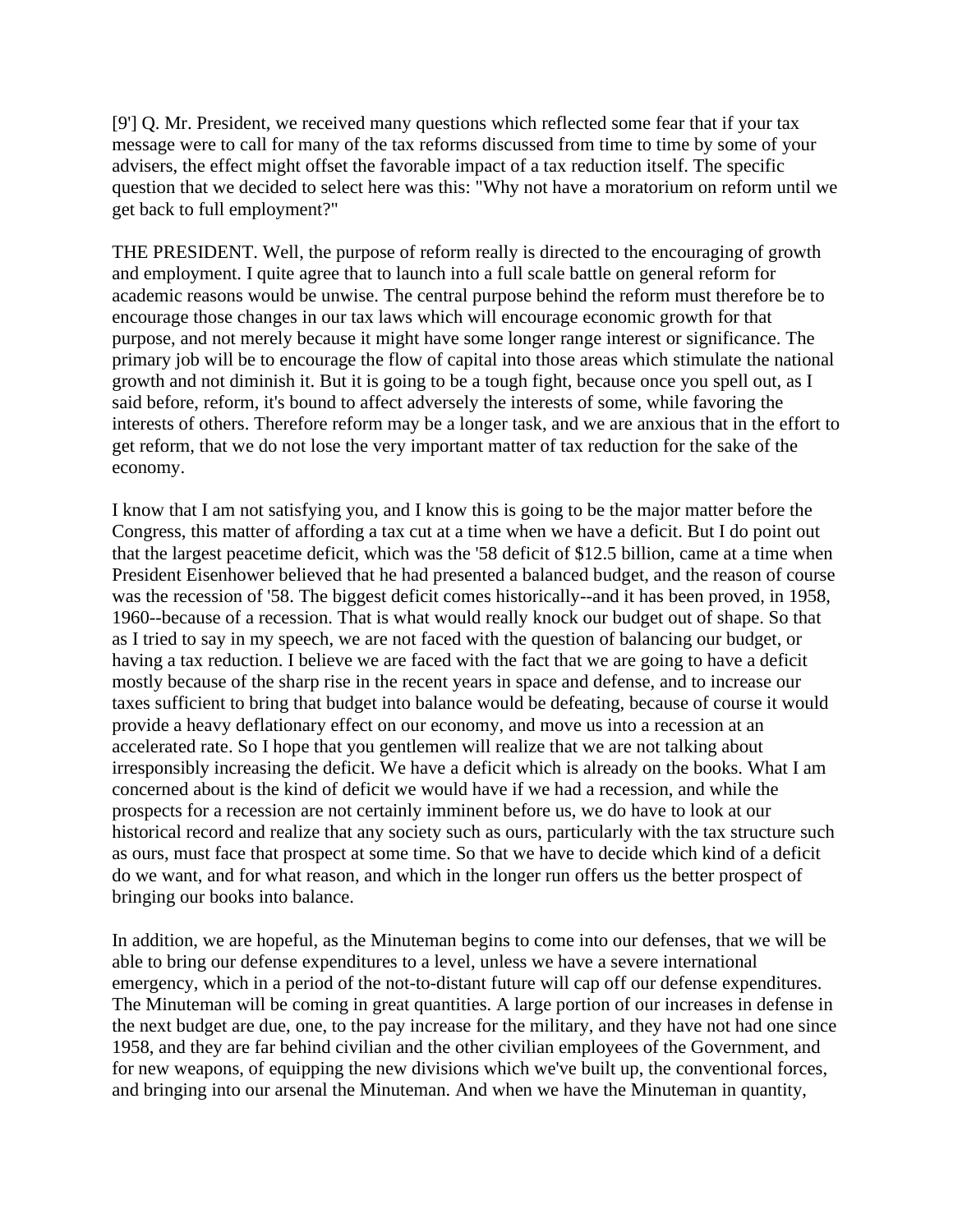Secretary McNamara believes it will be possible to peak off, and not have this steadily rising expenditure in defense.

I want to point out that we have increased in conventional forces in the last 2 years the number of our divisions from 11 to 16, and we are also providing equipment for 22 divisions in case it were necessary to mobilize our Guard. We have six divisions in Europe, and we have the equipment for two more. Now, I think the Cuban incident indicated the importance of a strong conventional force. The greatest factor on our side was the fact that we had superior conventional strength on the scene, and it would have been necessary to equalize that strength for the Soviets to initiate the use of nuclear weapons, which of course they were quite reluctant to do.

Now, in other areas we do not have a satisfactory conventional position. General Clay is more familiar with this than any man, and this is true in Western Europe. The United States is doing its part, but other countries of NATO have not met their quotas. Up until 2 or 3 years ago, the United States had its six divisions in Western Europe, its two divisions in South Korea, and its three divisions in the airborne Reserve here in the United States, and that's all. Now we have increased by five divisions, and therefore with the obligations that we bear all the way from South Korea through South Viet-Nam to Berlin, as well as our obligations in this hemisphere, I think it was only prudent to increase our conventional as well as our nuclear force. That and our commitment to space have been the big burdens in our budget. Space will continue to rise, but not excessively. Defense we hope to cap off, and that's why I believe that we are not getting in a position where we will be out of control, providing we can maintain a steady rise in our economic growth.

[10.] Q. Mr. President, why shouldn't the United States emphasize foreign aid by means of technical and material assistance from the United States private firms, backed by United States credit guarantees, rather than the prevalent government-to-government gifts which rarely help American exports? For instance, a large part of the industrial equipment being installed in India and in South America is coming from Europe on long-term credit, rather than from U.S. plants, in spite of our aid to these countries.

THE PRESIDENT. It is a fact that the United States has given economic assistance, particularly to India, at low rates of interest and with years of grace, while the other members of the consortium have given their assistance on rather short terms and high rates of interest. The fact of the matter is that the United States has carried an excessive burden in foreign assistance, in relation to Western Europe, but not in relation to need. Now, we spend about \$1 .7 billion to \$1.8 billion in foreign assistance which goes of course to the Pentagon to buy surplus equipment, so therefore it's an addition to our own available funds. Then we have another \$2 billion which we give in the form of loans, some of which are reasonably hard, and some of which are soft, but we are emphasizing loans. Now, for that \$2 billion, we sustain South Korea, which has 40 percent unemployed; it's been the country which has been the major beneficiary. There is not any doubt that it would go under immediately if the United States ceased its economic assistance. Fifty thousand Americans were killed to protect South Korea. We carry the load, not so much, but still some, on Nationalist China, and we carry a very heavy load in Viet-Nam. Viet-Nam would collapse instantaneously if it were not for United States assistance. We carry a heavy load in Thailand, India, Pakistan, Iran, Turkey, and Greece. We also carry some burden in Africa, about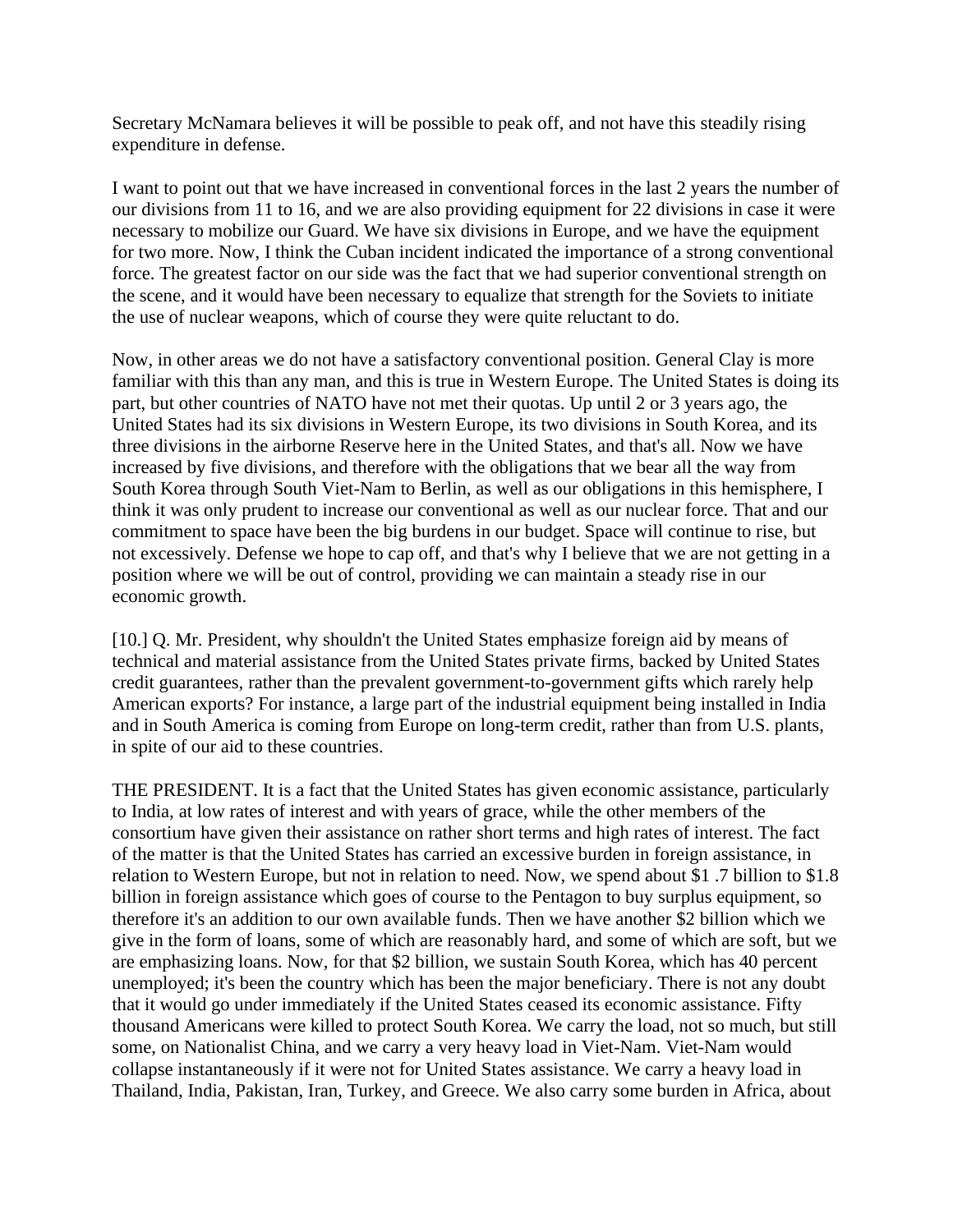\$250 million. I had the President of Somalia to visit me 2 weeks ago-the average income for Somalia per capita is \$45 a year.

When we see how difficult it is to get the Communists out once they get in, when we see the trouble that Cuba has caused, when we see that there is not one Communist regime yet in control in Africa, or indeed in Asia, other than those in North Viet-Nam, North Korea, and China, it seems to me that for this \$a billion, that considering that we put \$51 or \$52 billion into our defense, we are going to put nearly \$5 billion into space, \$5.5 billion into veterans, 19.5 billion in interest in our debt, \$7 billion into agriculture, about \$4 billion into public assistance--it seems to me that for that \$2 billion,. which covers the Alliance for Progress, assistance to India, which has 40 percent of all the underdeveloped people of the world, I think that we should embark with some care on any effort to cut it out.

Now, what we are trying to do is cut the dollar loss, which is the real burden; and we are cutting it this year from \$1.3 billion, which was the dollar loss in foreign aid, to \$800 million. We have increased the support for the Export-Import Bank. We are trying to tie all of our assistance to American purchases, and we hope to have it 80 percent tied, even though it does cost us some more doing it. But if you are going to build a school or a hospital, some local assistance is needed, and most of these countries are bankrupt-Colombia and Brazil and the others. So I would like to cut out foreign aid. It's very unpopular. It is a hard fight each year. President Eisenhower had the same struggle, and so did President Truman.

General Clay, as you know, is heading a committee,<sup>1</sup> with Mr. Lovett, Eugene Black, Mr. McCollum, and others, to look into this program. But I must say I am reminded of Mr. Robert Frost's motto about not taking down a fence until you know why it is put up, and this is a method by which the United States maintains a position of influence and control around the world, and sustains a good many countries which would definitely collapse or pass into the Communist bloc. Now, India, as I said, has 500 million people. We have been digging our way out of the loss of China for the last 12 years, and my successor in office may have to deal with the problem of a China which is carrying out an expansionary policy with nuclear weapons and missiles. But for India to go, it would seem to me that the whole balance of power in the world would change. So I think that talking about \$2 billion--what really concerns me is that Western Europe does not do its part on aid, considering the great increase in its own balance of payments position. And I do believe also that the United States should tie as much as possible. But I certainly would be reluctant to see this program abandoned, because really I put it right up at the top of the essential programs in protecting the security of the United States, not for any reasons of long-range good it may do, though it does do that, but if somebody said--and I know President Eisenhower feels the same way, because for 2 years he's played an important role in getting that program by--if somebody said which programs of the United States Government really contribute to the maintenance of our position around the world, I would have to put this up near the top. But General Clay can make his judgment, and I think whatever judgment he makes can give this program a very important imprimatur.

<sup>1</sup> The Committee to Strengthen the Security of the Free World, the establishment of which was announced by the White House on December to, 1962, has the following membership: Gen.